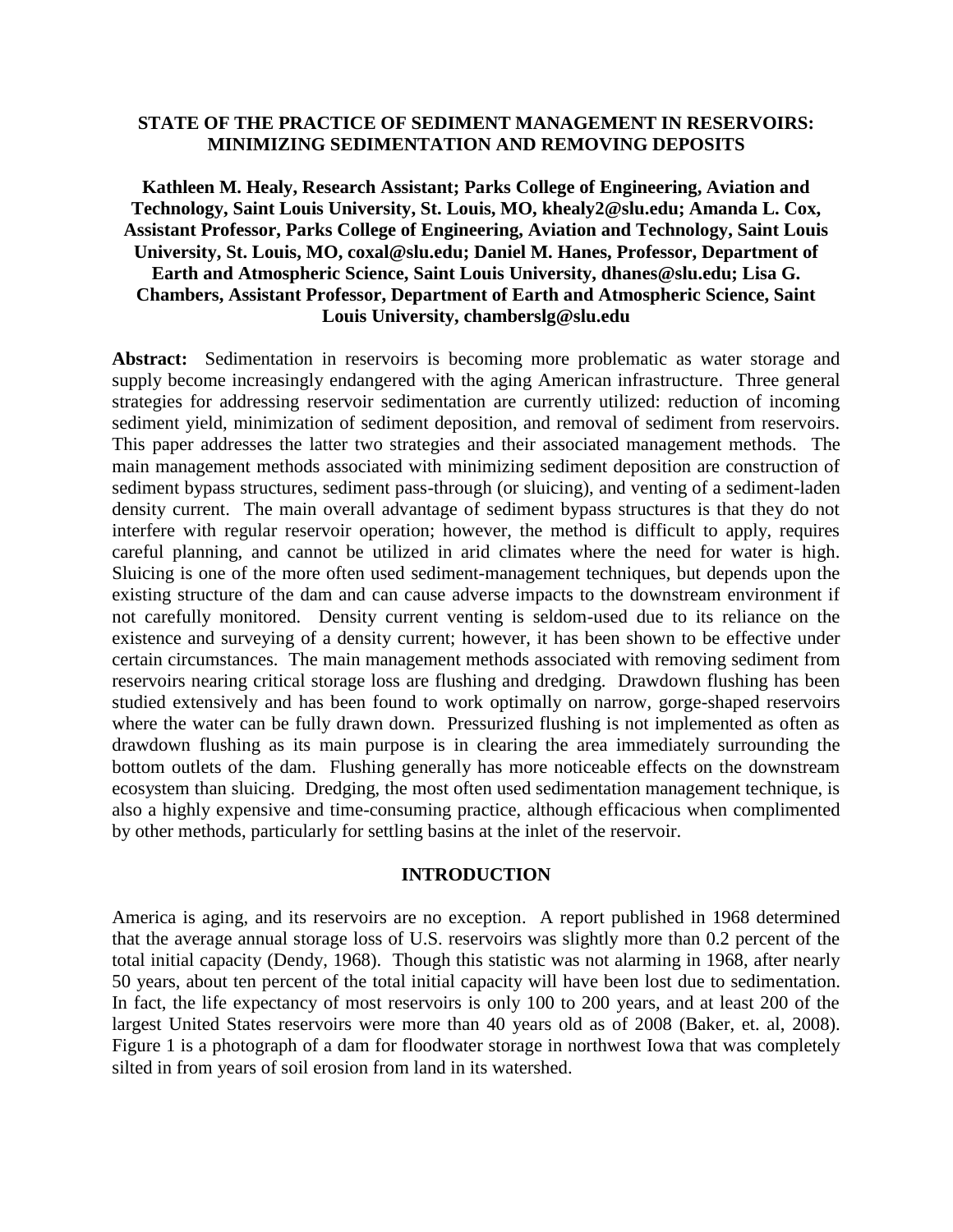

Figure 1. Dam in northwest Iowa completely silted in and no longer functioning to store floodwaters (Photo by Tim McCabe; Photo courtesy of USDA Natural Resources Conservation Service; Photo by USDA NRCS).

Sediment management is now more than ever a challenge for the current generation (Morris and Fan, 1998). The predicament is further complicated with environmental concerns related to sediment capture and release. Already the effect of dams on American rivers has been so great from an ecologic or hydrologic standpoint that even the predictions of future global climate change impacts are in no way comparable (Graf, 1999). Perhaps the largest problem, however, is the lack of data for the majority of U.S. reservoirs. A report on Kansas reservoirs stated that most of the nearly 6,000 regulated reservoirs do not have bathymetric data, which is essential information for any sediment-management project (Baker, et. al, 2008). This review of the state of the practice of sediment management aims to inventory the feasibility, efficiency, and environmental impacts of various techniques currently in use.

Three main strategies exist for dealing with reservoir sedimentation: reducing incoming sediment yield, minimizing siltation, and removing deposited sediment from reservoirs. Within each of these strategies various techniques present themselves for certain situations. This review will focus on techniques from the latter two of the three aforementioned strategies. Sediment bypass structures, sluicing, and density current venting aim to minimize siltation in reservoirs; and flushing and dredging remove sediment that has settled on the bottom of reservoirs. These techniques battle the issue of sedimentation in reservoirs so that situations such as the one shown in Figure 2 of Lake Red Rock in central Iowa can be prevented or resolved.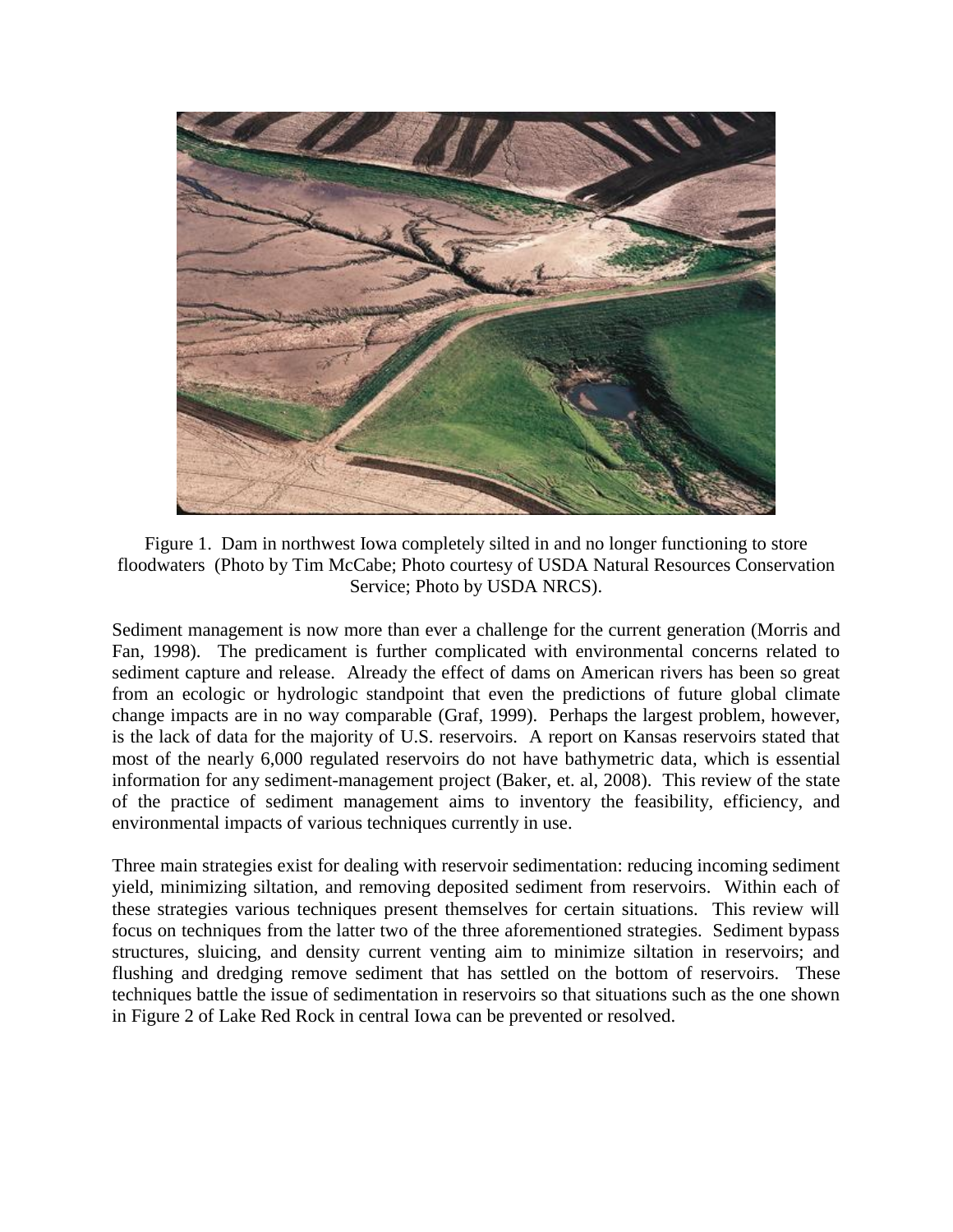

Figure 2. Sediment filling Lake Red Rock in central Iowa at rates much faster than anticipated. (Photo by unknown photographer; Photo courtesy of USDA Natural Resources Conservation Service; Photo by USDA NRCS).

# **MINIMIZING SILTATION**

Many effective means of preventing storage loss in United States reservoirs focus on the upstream environment and the transport of sediment entering the low-velocity area where particles settle out; however, minimizing settling inside reservoirs also serves an important purpose in regions where flood events carry the majority of sediment, and reservoirs serve only as water supply. The main management methods associated with this particular strategy are construction of sediment bypass structures, sediment pass-through (or sluicing), and venting of the density current.

**Sediment Bypass** Sediment bypass structures route high-sediment flows, generally resulting from floods, around the reservoir using canals, pressurized pipelines, or tunnels. Construction of canals is an expensive practice with its viability depending upon local topography, reservoir size and shape, and hydraulics of the river system. Pressurized pipelines for bypassing sediment are also rarely used and not often mentioned in literature due to the specific conditions necessary for its successful implementation and the high cost of construction (Batuca and Jordaan, 2000). Bypass tunnels are more common than canals or pressurized pipelines, but also suffer from high investment and management costs. A majority of these structures are operated in Switzerland and Japan where slopes are high (1% - 4%) due to mountainous topography and reservoirs are small (Sumi et al., 2004). The effectiveness of this management method is seen in the Nunobiki Dam in Japan whose tunnel has allowed the reservoir to maintain a constant storage volume since 1908 (Annandale, 2013).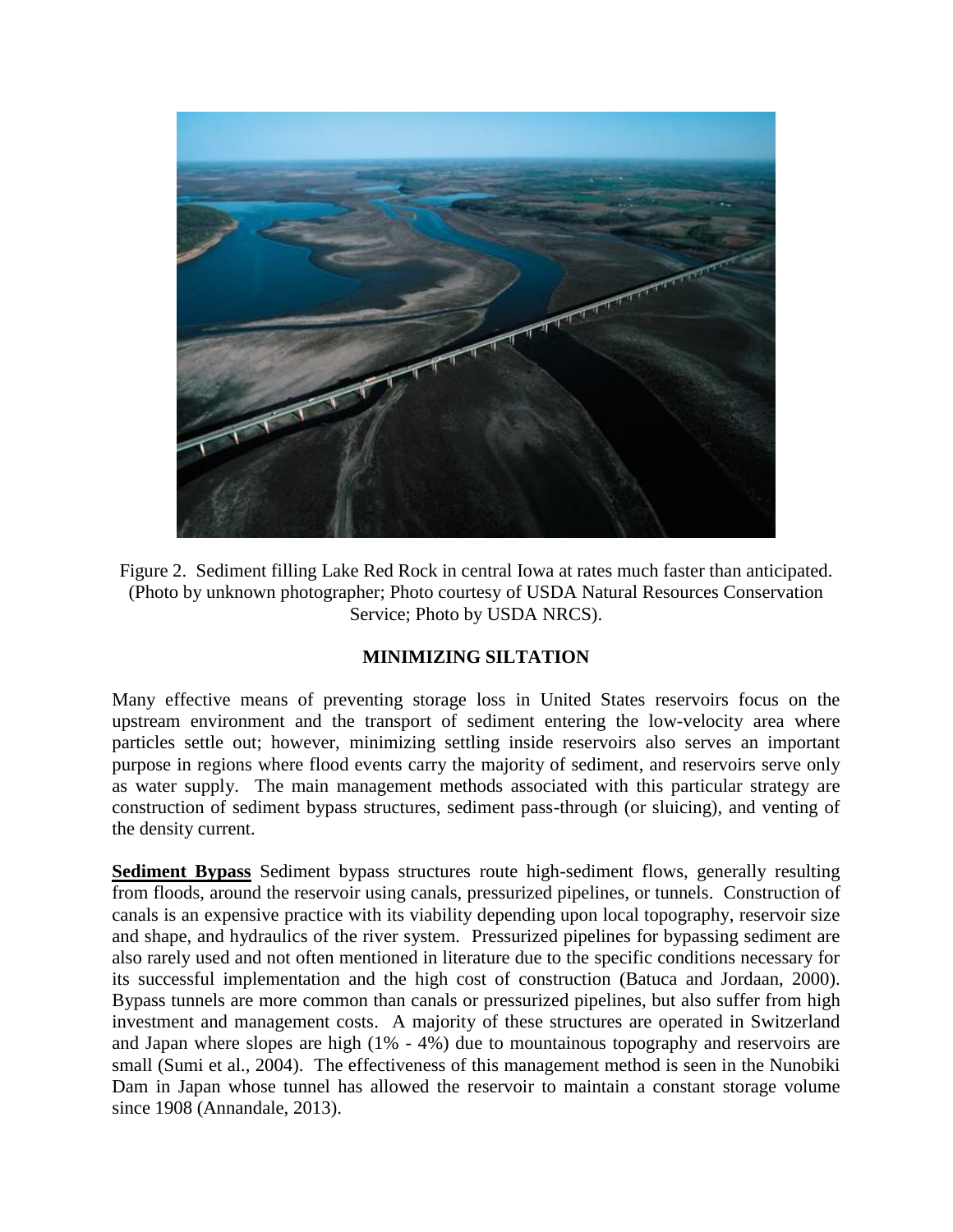Abrasion at the inlet due to high sediment concentrations is the main challenge with bypass tunnels. A design suggestion to combat the degradation of the inlet involves utilizing high strength concrete (30 N/mm<sup>2</sup> or more) and allowing for deep abrasion protection (10 – 35 mm); however, more research is necessary on the topic (Sumi et al., 2004).

From an ecological standpoint, sediment bypassing boasts a lesser impact on the downstream environment when compared to sluicing, flushing, or no management strategy at all. During flood events, sediment from the upper reaches of the river, which would naturally flow downstream without the existence of a reservoir, remains in suspension at approximately the same concentration (Auel and Boes, 2011). The suspended sediment concentration is neither higher from scouring of the reservoir bottom nor lower from releasing the clear water at the top of the reservoir.

The main overall advantage of sediment bypass structures, however, is that they do not interfere with regular reservoir operation, as no drawdown of the water level is needed. However, the method is difficult to apply, requires careful planning, and cannot be utilized in arid climates where the need for water is high (Tigrek and Aras, 2011). In addition, regions with flood control concerns will find that sediment bypassing undermines the original intent of the reservoir (Annandale, 2013).

**Sluicing** Sediment pass-through, also known as sluicing, is another way of abating sediment deposition in reservoirs. For this method, the reservoir level is drawn down during the flood season and allowed to flow through the sluice gates to maintain the incoming sediment in suspension (Tigrek and Aras, 2011). When particles enter the low-velocity area of a reservoir, they settle and form a delta consisting first of the heavier coarse sediments, then further on a more shallow layer of fine sediment. This phenomenon can be seen in the illustration in Figure 3. A depiction of the sluicing technique to reduce the development of this delta is shown in Figure 4. A 1996 study of the North Fork Feather River in Northern California determined that using sluicing as a sediment-management technique viably maintained the equilibrium of sediment between the reservoir and downstream environment over an extended operating period (Chang et al., 1996). The study also showed that sluicing would not result in adverse impacts on the fish habitat downstream as long as it followed the suggested operating rules.



Figure 3. Longitudinal reservoir profile with delta formation.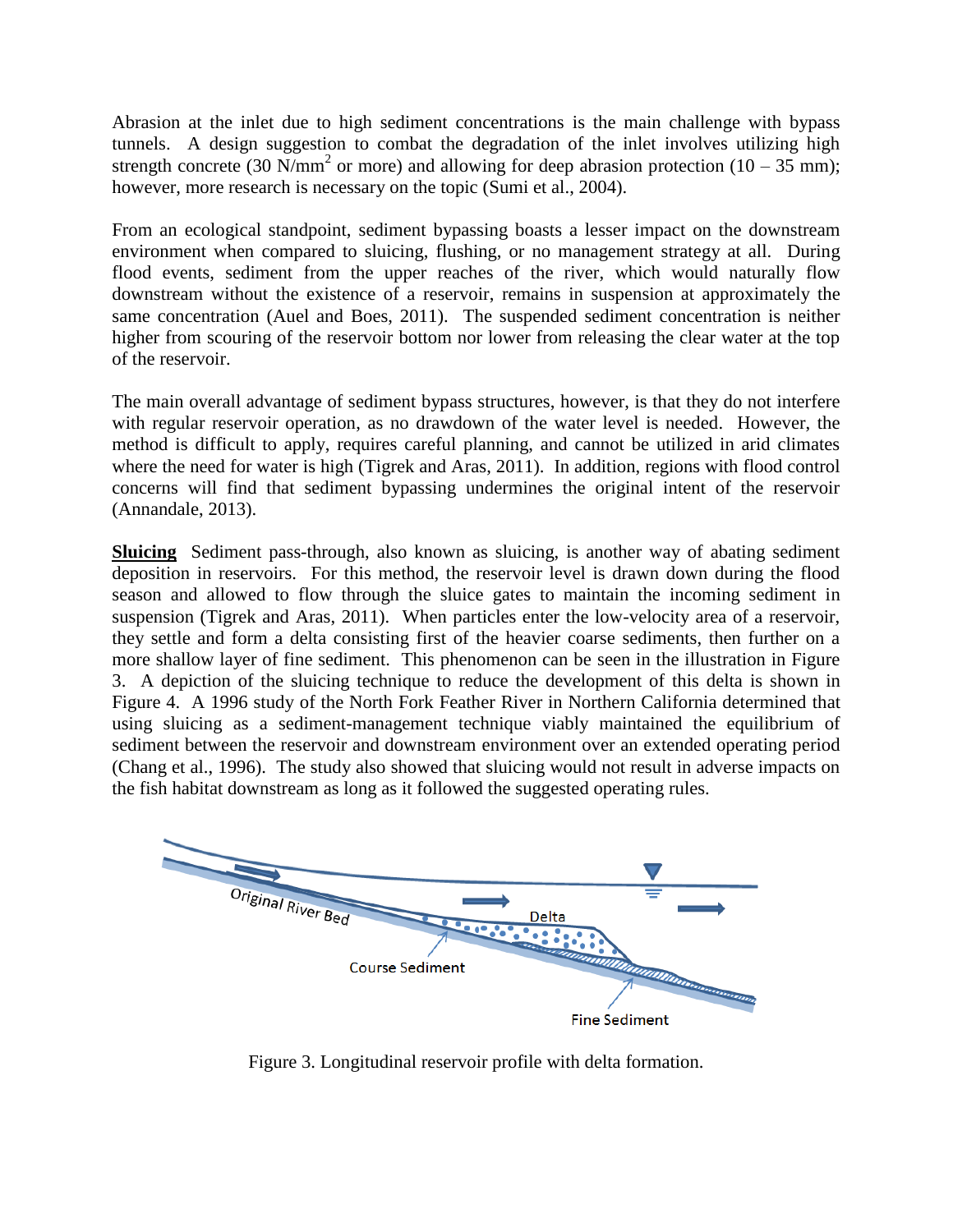

Figure 4. Longitudinal reservoir profile with sediment sluicing.

One restriction of sluicing is its dependence upon the existing structure of the dam, as sluice gates must be positioned appropriately along the bottom for the sediment to flow through efficiently. A 1988 assessment of several countries' sluicing techniques recommended that the sluice gates be at a height of 1.5 to 2.5 meters with an area determined from design curves presented in their paper (Paul and Dhillon, 1988). They also advised that only the width of the gate should be changed to increase effectiveness. In addition, Bogardi (1974) suggested that the sluicing technique is most effective when: 1) water depths are low and discharge is high; 2) sluice gates are wide and located near the bottom of the dam; 3) the original stream bed is steep and the reservoir has a short, straight bottom; 4) and the reservoir is in an advanced stage of siltation and the deposits consist of fine grained, recently settled material. With these specifications met, sluicing has been found effective in many instances, especially in China, where it is practiced routinely due to high sediment loads (Hotchkiss, 1990).

**Density Current Venting** Density current venting, a seldom-used technique, involves the discharge of turbid sediment-laden water from a low-level outlet (like a sluice gate) while the surface waters remain clear or unchanged. Turbidity currents develop when water with a high sediment load enters a reservoir and immediately plunges to the bottom, travelling through the original channel until settling near the dam in what is called a "muddy pool" (Morris and Fan, 1998). Management of these currents can drastically reduce sediment build-up at the base of a dam. However, density currents form only under certain conditions and can be difficult to detect. Under optimal conditions, approximately 50% of the total sediment can be vented, though the average is closer to 20% since early detection methods are lacking (Utah Division of Water Resources, 2010). One innovative way of managing density currents was developed in Japan at the Katagiri Dam where a curtain wall permitted only the sediment laden density current at the bottom of the reservoir to spill over the top of the dam (Annandale, 2013). A depiction of the standard density current venting method is shown in Figure 5.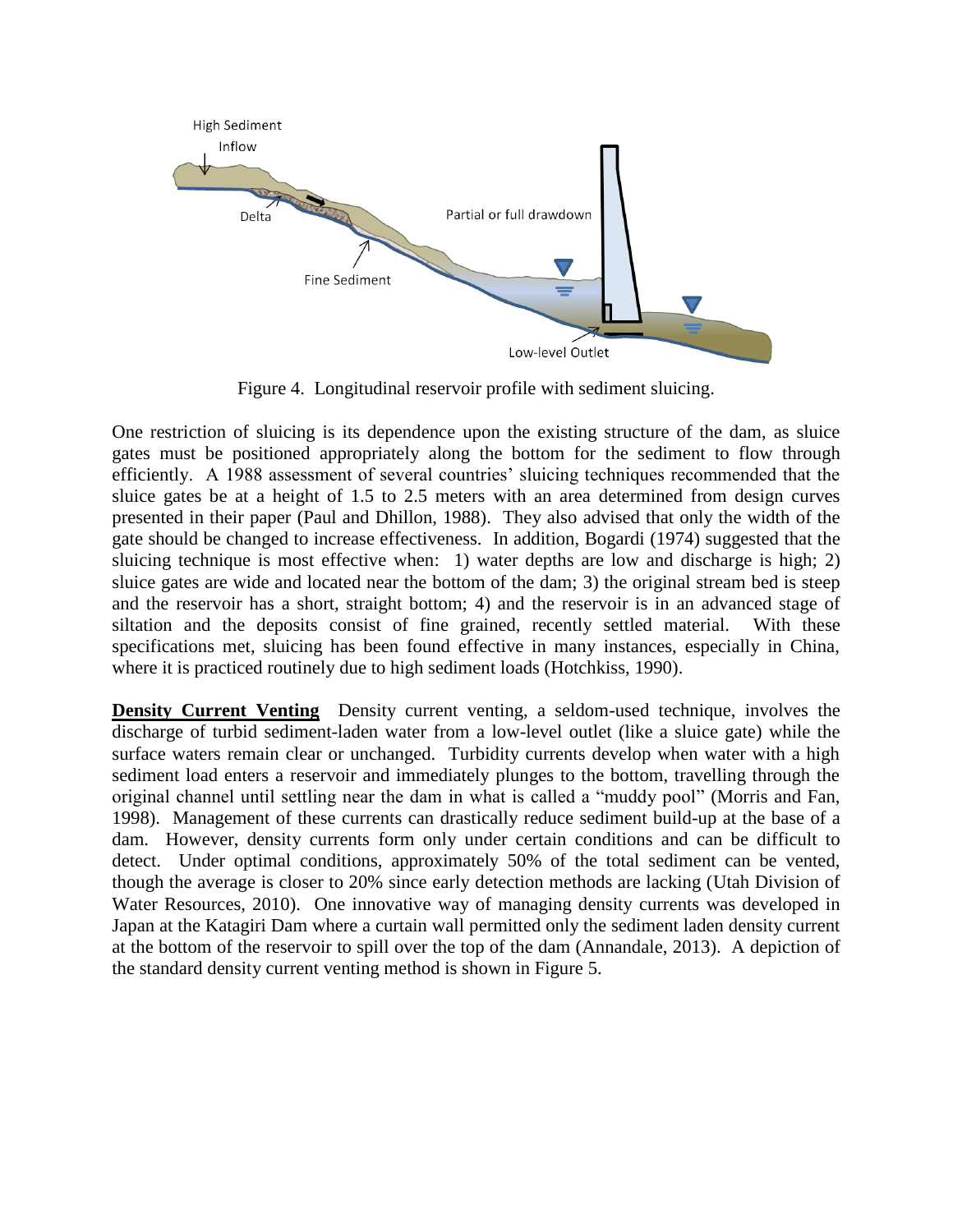

Figure 5. Density current along longitudinal reservoir profile.

A recent study of this method conducted on the Tsengwen Reservoir in Taiwan using 3D numerical models as well as measured and simulated typhoon flood events proposed the following formula for estimating the outflow concentration and venting efficiency of an outlet (Lee et al., 2014):

$$
C_O = KC_L \left[ \frac{(s-1)gh_L^{5}}{Q_O} \right]^{1/5}
$$
 Eq. 1

where  $C_o$  is the outflow concentration  $[ML^{-3}]$ ; *K* is the venting coefficient calibrated based on the outlet structure  $[ML^{-3}]$ ;  $C_L$  is the layer averaged concentration of the density current  $[ML^{-3}]$ , *s* is the specific weight of the suspended solid  $[ML^{-2}T^{-2}]$ , *g* is gravitational acceleration,  $h_L$  is the distance between the outlet center and the interface of clear water and dense layer [L], and *Q<sup>o</sup>* is the outflow discharge  $[L^3T^{-1}]$ .

#### **REMOVING DEPOSITS**

Removing sediment is quickly becoming an issue of great concern as reservoirs which were constructed decades ago without any consideration of sediment management have slowly built up enormous deposits of silt and sand and now are reaching levels which impede recreation and impact water supply. The main management methods associated with removing sediment from submerged reservoirs are flushing and dredging. Flushing can be further characterized as either drawdown or pressurized.

**Drawdown Flushing** Drawdown flushing is highly similar to sluicing; however, it is not executed during flood season. Rather, it is done when the river is at low-flow conditions so that drawing down the water level takes less effort and does not affect the water supply (Annandale, 2013). The operationally-favorable conditions for drawdown flushing generally occur before the flood season or at the end of the dry season (Batuca and Jordaan, 2000). A depiction of drawdown flushing is shown in Figure 6.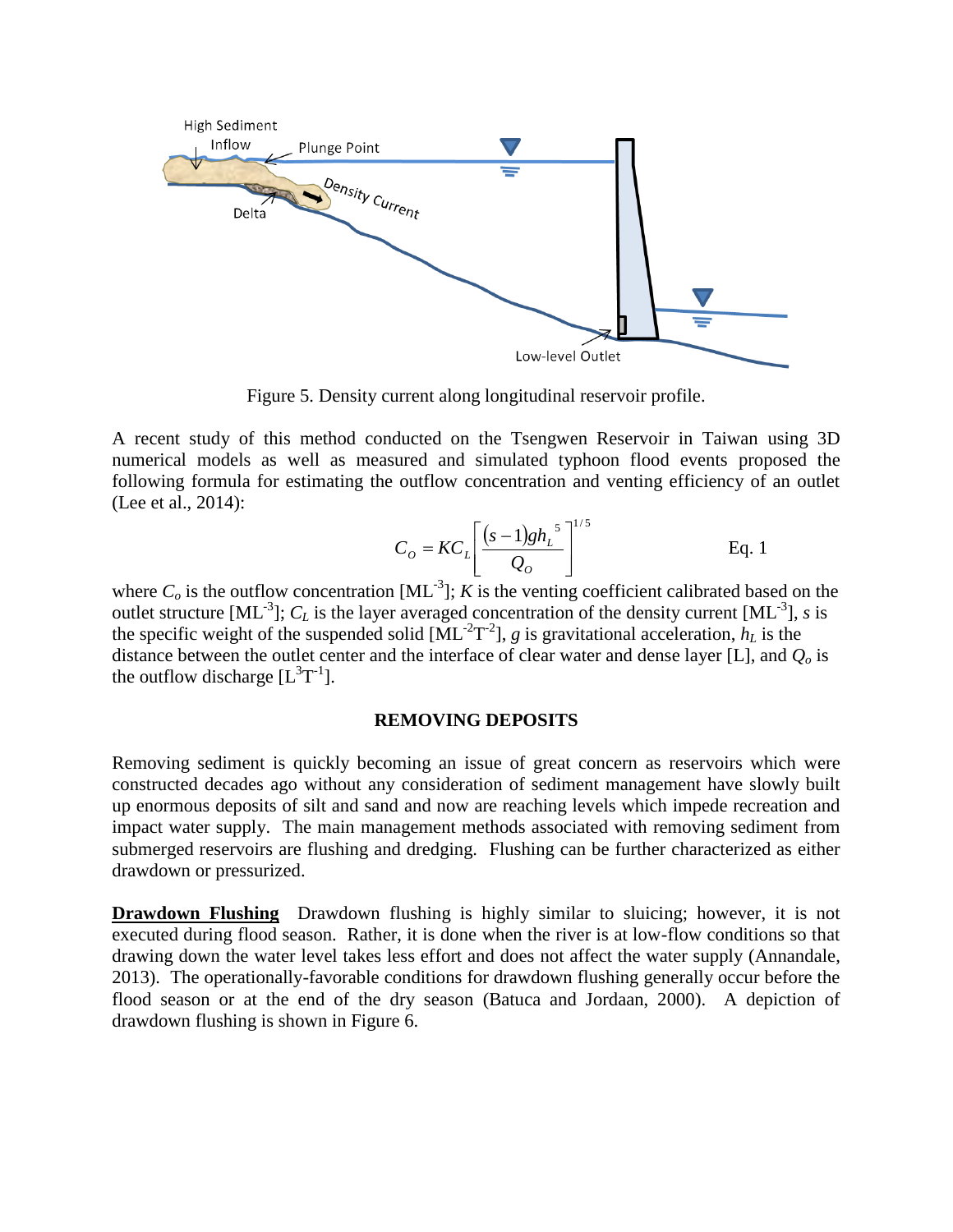

Figure 6. Longitudinal reservoir profile with sediment flushing.

A study of the Tapu reservoir in Taiwan used optimization of operational-rule curves to increase flushing efficiency, with a final recommendation that the particular reservoir be flushed every two to four years in the months of May or June (Chang et al., 2003). A more recent study on the Kali Gandaki hydropower reservoir used a three-dimensional numerical modelling program called Sediment Simulation in Intakes with Multiblock Option (SSIIM) to prove that this could be a practical alternative to the difficult task of planning and optimizing the flushing process for complex reservoir geometries (Haun and Olsen, 2012). The study also identified limitations of physical modeling of reservoir flushing, stating that the magnitude of bed forms is challenging to properly scale in a physical model.

Drawdown flushing is generally most effective in narrow, gorge-shaped reservoirs like the Gebidem reservoir in Switzerland, and water must be allowed to be fully drawn down, making it near impossible to implement in hydropower dams (Tigrek and Aras, 2011). This technique is also impossible to implement in reservoirs without low-level outlets, such as sluice gates.

**Pressurized Flushing** Pressurized flushing removes only a fraction of the amount of sediment when compared to drawdown flushing. This method is rarely used and its main purpose is to clear the area immediately surrounding the bottom outlets (Annandale, 2013). As the sediment is flushed out, the area around the outlet forms a funnel-shaped crater, known as a "flushing cone" (Emamgholizadeh et al., 2006). Meshkati et al. (2009) addressed the development of the flushing cone and identified a set of non-dimensional relationships which could be used to estimate the development of the cone and, therefore, increase efficiency and sediment output. Despite this progress, keeping the bottom outlets clear of sediment will likely continue to be the only valuable use of pressurized flushing.

The impact on the ecosystem downstream of the reservoir is an important consideration with either drawdown or pressurized flushing as a sediment-management method. A study of the Valgrosina reservoir in northern Italy where free-flow flushing was utilized to maintain reservoir capacity found that fish densities decreased up to 73 percent while biomass decreased up to 66 percent after a flushing event (Crosa et al., 2010). To avoid spikes in suspended solid concentration and to manage scouring effects, they recommended that a yearly flushing occur in that particular reservoir. An earlier study of regulated rivers in California suggested that flushing could help clean fine sediment deposits from downstream gravel to encourage fish spawning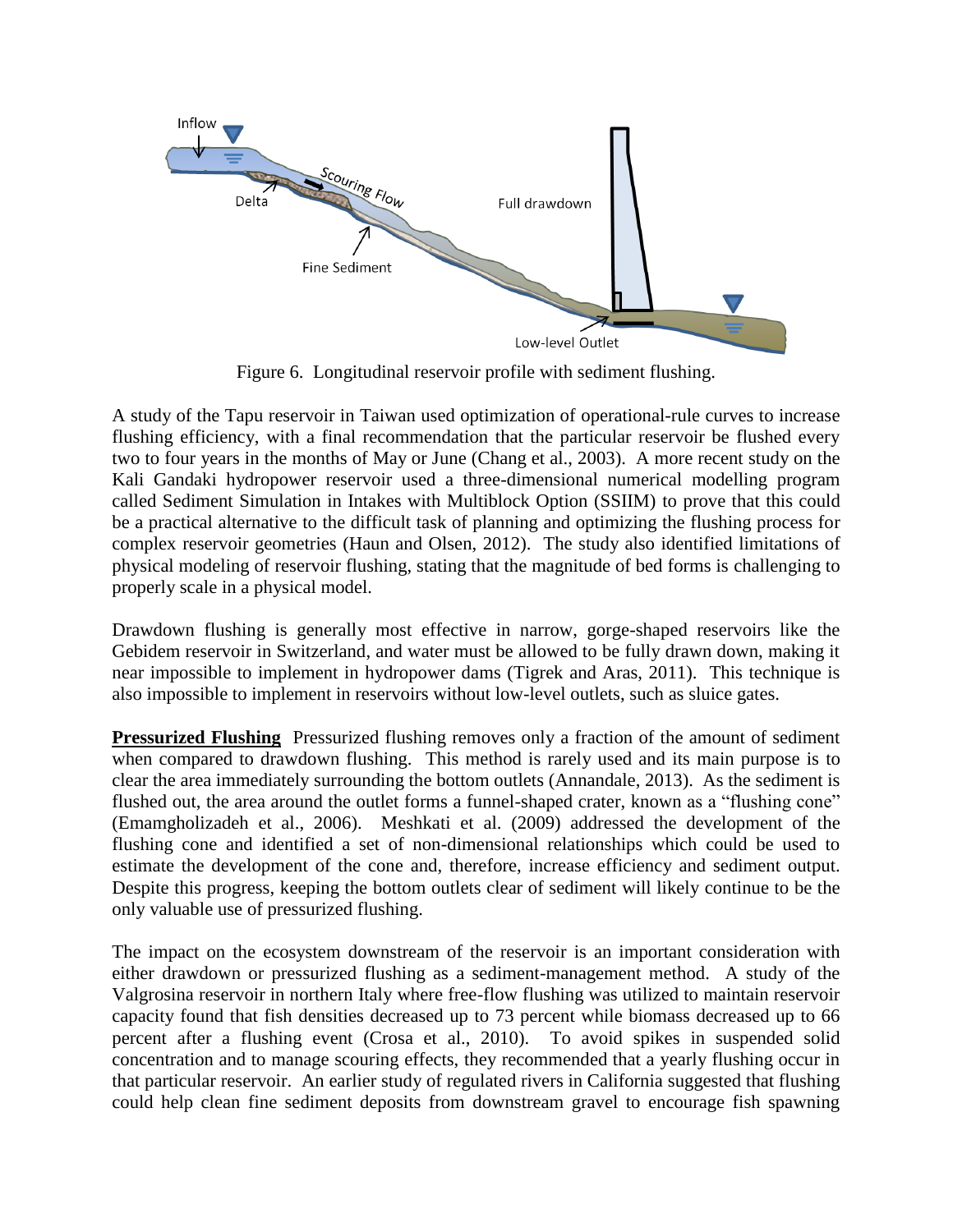(Kondolf and Matthews, 1991). However, it also observed that flushing could be counterproductive as potential high flow velocities might end up carrying some of this ecologically important bed load away with the fine sediment.

In addition to the effect on the downstream ecosystem, the associated high sediment concentrations also affect downstream infrastructure. Sediment can clog irrigation canals and heat exchangers for industrial cooling systems, wear down hydropower turbines, and cause issues at water purification plants with low capacities for suspended solids (Morris and Fan, 1998).

**Dredging** An expensive but effective solution to extreme storage loss in reservoirs, dredging is perhaps the most often used sediment-management technique. Dredging removes deposited sediment from the bottom of reservoirs using pumps, hydraulic suction, or clamshell buckets (Utah Division of Water Resources, 2010). A photograph of sediment-laden water being pumped as part of a dredging operation at Lake Panorama in central Iowa is shown in Figure 7. In 2010, the average cost of dredging reservoirs was estimated to be  $$8.70/m<sup>3</sup>$ , a serious investment for any small city operating on a budget (Smith et al., 2013). According to a 2008 study of Kansas reservoirs, dredging one of the larger reservoirs in the state could cost more than 100 times the original amount invested in constructing the reservoir (Baker, et. al, 2008).



Figure 7. Sediment-laden water pumped as part of a dredging operation at Lake Panorama in central Iowa (Photo by Lynn Betts; Photo courtesy of USDA Natural Resources Conservation Service; Photo by USDA NRCS).

One main issue with dredging is the environmental impact of disturbing several years of settled sediment. Closed buckets are recommended for areas with contaminated silts since they minimize the seepage of polluted water into the environment (Utah Division of Water Resources,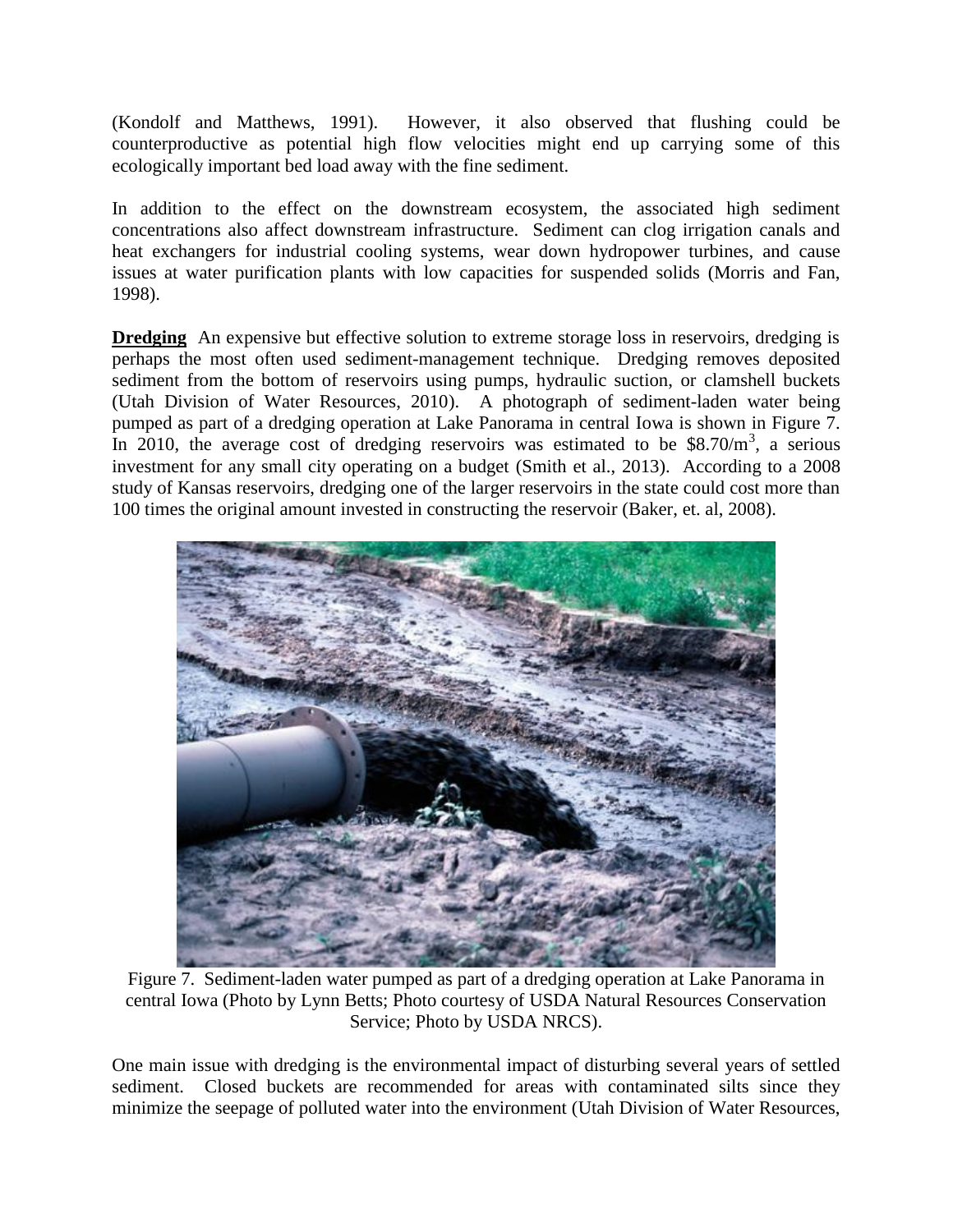2010). However, it has also been proven that dredging can reduce eutrophication in shallow lakes and reservoirs. The 2009 report on the dredging of Lake Yuehu in central Wuhan, China, showed that internal nutrient loads were reduced and the zooplankton community had progressed toward a less eutrophic balance post-dredging (Zhang et al., 2009).

Dredging is often chosen over employing conventional best management practices (BMPs) concerning croplands. This can be attributed to the limited effect of these BMPs in comparison to the cost of implementation. It was determined in a 2013 economic study that BMP enactment should be carefully planned to optimize cost-effectiveness, and even the most effective practices may not preclude the need for future dredging (Smith et al., 2013).

### **SUMMARY**

Sediment management in reservoirs is a complex and expensive undertaking no matter which technique is used. A perfectly sustainable solution for every situation does not exist, but efforts can be optimized for the particulars of each reservoir. Methods concerned with preventing the deposition of sediment such as sediment bypass structures, sluicing, and density current venting can be most effective in regions where high sediment loads occur often and in a predictable manner. Methods concerned with removing sediment deposits such as flushing or dredging are often used as a result of non-sustainable reservoir design in an effort to reclaim lost storage. With the aging of America's infrastructure, more attention must be focused on the upkeep of the nation's reservoirs before sedimentation renders them useless.

#### **REFERENCES**

- Annandale, G. (2013). *Quenching the Thirst: Sustainable Water Supply and Climate Change*, CreateSpace Independent Publishing Platform, North Charleston, SC.
- Auel, C., and Boes, R.M. (2011). "Sediment bypass tunnel design review and outlook," *Dams and Reservoirs under Changing Challenges*, Taylor & Francis Group, London, England, pp 403-412.
- Batuca, D. G., and Jordaan, J. M. (2000). *Silting and Desilting of Reservoirs*, A.A.Balkema, Rotterdam, The Netherlands.
- Bogardi, J. (1974). *Sediment Transport in Alluvial Streams*, Budapest, Hungary.
- Chang, H. H., Harrison, L. L., Lee, W., and Tu, S. (1996). "Numerical Modeling for Sediment-Pass-Through Reservoirs," *Journal of Hydraulic Engineering*, 122(7), pp 381-388.
- Change, F., Lai, J., and Kao, L. (2003). "Optimization of operation rule curves and flushing schedule in a reservoir," *Hydrological Processes*, 17(8), pp 1623-1640.
- Crosa, G., Castelli, E., Gentili, G., and Espa, P. (2010). "Effects of suspended sediments from reservoir flushing on fish and macroinvertebrates in an alpine stream," *Aquatic Sciences*, 72(1), pp 85-95.
- Dendy, F.E. (1968). "Sedimentation in the Nation's Reservoirs," *Journal of Soil and Water Conservation*, 23(4), pp 135-137.
- Emamgholizadeh, S., Bina, M., Fathi-Moghadam, M., and Ghomeyshi, M. (2006). "Investigation and Evaluation of the Pressure Flushing through Storage Reservoir," *ARPN Journal of Engineering and Applied Sciences*, 1(4), pp 7-16.